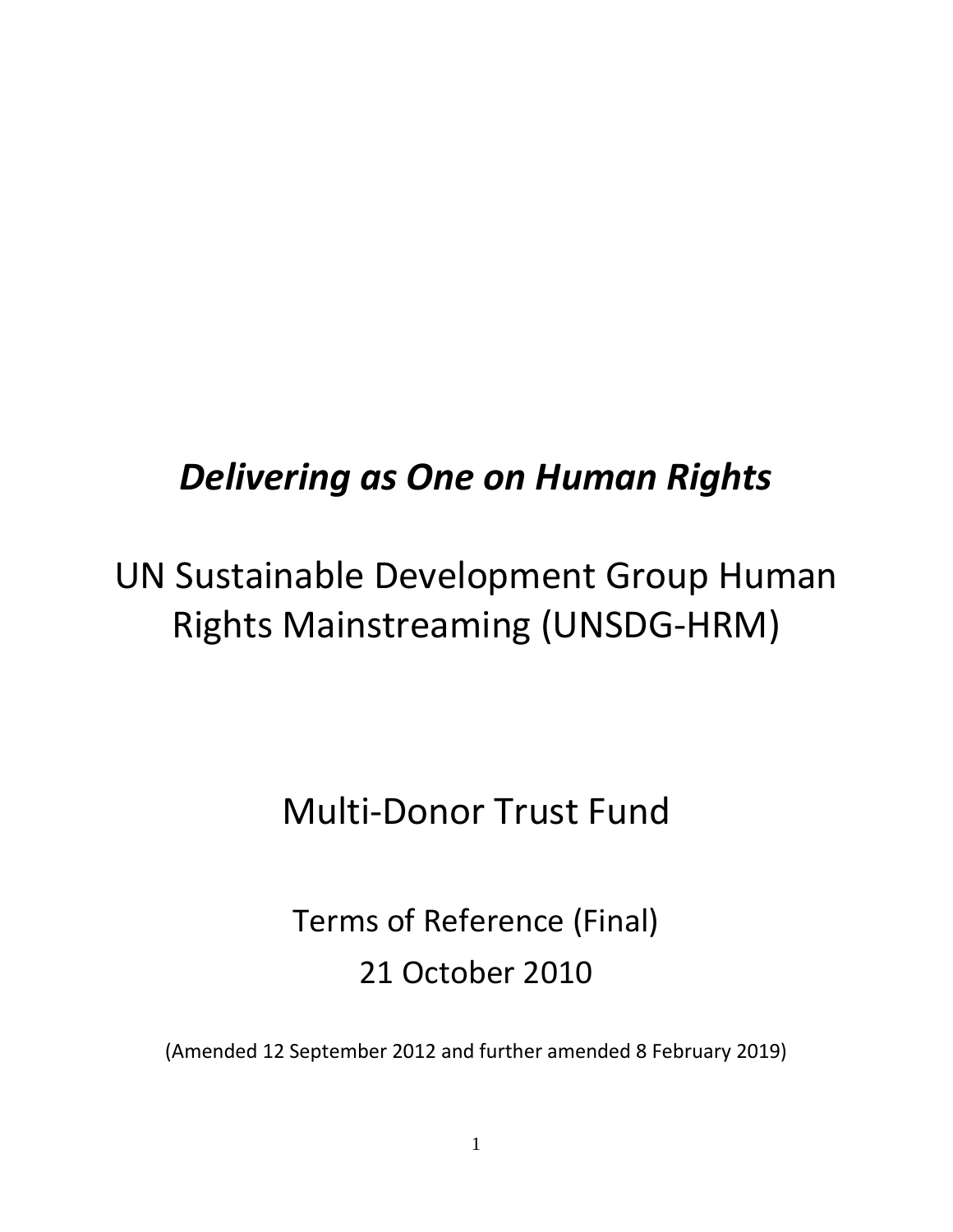## **PART 1: INTRODUCTION**

## **1.1. Purpose**

The purpose of this Multi-Donor Trust Fund (MDTF) is to support the implementation of priorities of the United Nations Sustainable Development Group, including relevant UNSDG inter-agency coordination mechanisms, to further institutionalize the mainstreaming of human rights into UN operational activities for development by further strengthening system-wide coherence, collaboration and support for UNRCs and the UNCTs on human rights mainstreaming, as well as to strengthen the coherence of UN responses to national priorities, thus ensuring strong national ownership and capacity to fulfill human rights obligations and implement the 2030 Agenda in a manner consistent with international human rights standards and principles. The MDTF will support strategic activities at global, regional and country level that ultimately contribute to the *transformational change and/or impact* at the country level.

## **1.2. Background**

Encouraging respect for human rights is a fundamental purpose of the UN under its Charter. All agencies and organizations under the UN system, within their own unique mandate, are committed to the common values and purpose of the UN Charter and contribute directly and indirectly towards the realization of human rights.

Mainstreaming of human rights within the UN system has thus been central to a series of UN reform initiatives since 1997. In the area of development, human rights mainstreaming has progressively gained momentum under the UNDG from general policy integration and coherence at global level (the UN Common Understanding on a Human Rights Based Approach and the integration into the CCA/UNDAF Guidelines) to strengthened UN capacity for actions at country level in support of national actions through joint programming and advocacy, which was accelerated by the Global Action 2 interagency programme (2004-2008). The Action 2 programme was launched as a joint initiative of UNDG, ECHA and OHCHR to support the implementation of the interagency plan of action developed in response to the former Secretary-General's call to strengthen human rights capacity of the UN at country level ('Action 2' of the Secretary-General's UN reform proposals in 2002).

Political impetus for human rights mainstreaming was significantly strengthened by the 2005 World Summit, in which world leaders reaffirmed that human rights, development and peace and security are three interlinked pillars of the UN, and gave explicit support for the integration of human rights within the UN system as well as resolving to integrate human rights into their national policies (A/RES/60/1, para. 1). The 2007 General Assembly resolution on Triennial Comprehensive Policy Review (TCPR) further provided the context for UN operational activities for development, by 'recognizing also that development, peace and security and human rights are interlinked and mutually reinforcing, and reaffirming that development is a central goal in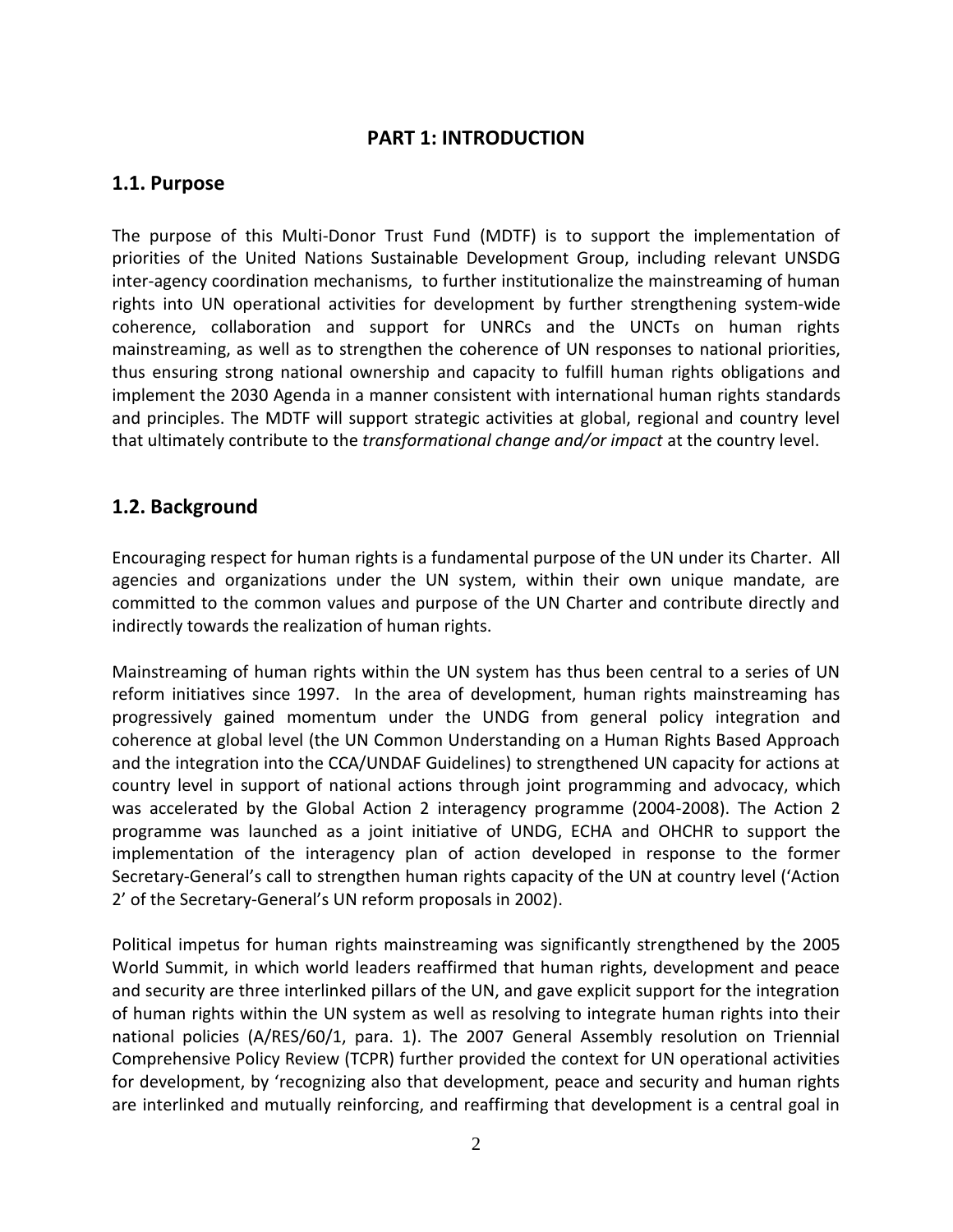itself and that it constitutes a key element of the overarching framework for the United Nations operational activities for development' (A/RES/62/208, preamble).

Governing bodies of many UNDG member agencies also gave explicit support for mainstreaming and contributing to human rights within their respective mandates. Numerous resolutions of the Human Rights Council (and the former Commission on Human Rights) have called upon UN agencies to contribute to human rights and to integrate human rights into their activities.

Against this political context, and facing increasing demands from UN Resident Coordinators (RCs) and UN Country Teams (UNCTs) for better guidance and support to respond to increasing demands from Member States for assistance in the area of human rights, the High Commissioner for Human Rights and the UNDG Chair jointly initiated a Principals-level discussion at the Secretary-General's Policy Committee. This initiative was aimed at enhancing the coherence of the UN's work in the area of human rights and development, by clarifying the roles and contributions of UN operational activities for development to human rights, and that of RCs.

As a result of this Principals-level discussion, the Secretary General issued a policy decision on 23 May 2008 which reaffirmed "the centrality of human rights in the development work of the United Nations and stresses the universality of human rights and the unique role and mandate of the United Nations system in this regard."<sup>1</sup> The Secretary-General further tasked OHCHR and the UNDG Chair to initiate "an interagency process to explore the modalities to further strengthen system-wide coherence, collaboration and support for RCs and UNCTs in mainstreaming human rights, taking into account lessons learned from Action 2".

The establishment of the UNDG HRM was the direct response to the directive from the Secretary-General. Such a dedicated mechanism enabled the UNDG to consolidate the achievements of the Action 2 programme from 2004-2008 as well as those from various workstreams under other existing UNDG Working Groups, and provided a platform for continued interagency collaboration to strengthen policy coherence and operational support to UNCTs. Subsequent inter-agency coordination mechanisms focused on human rights including the UNDG Human Rights Working Group and the UNDG Results Group VVN continued this work. Ultimately, these mechanisms also contributed to a more coherent contribution by the UNSDG in mainstreaming human rights into operational activities for development at country level, as well as responding effectively to national priorities by ensuring strong national ownership.

In the context of the ongoing efforts to support the realization of the vision of the 2030 Agenda and implement the QCPR 2016 and the UN development system reform, continued funding to support the human rights mainstreaming efforts of the UNSDG, at global, regional and country

 $\overline{a}$ 

 $1$  The decision outlined the parameters for defining the role and responsibilities of RCs in the area of human rights and development, to include coordinating the work of the UNCT, promoting human rights standards and principles and advocating for "human rights as a common UN value in dialogue and interactions with national actors".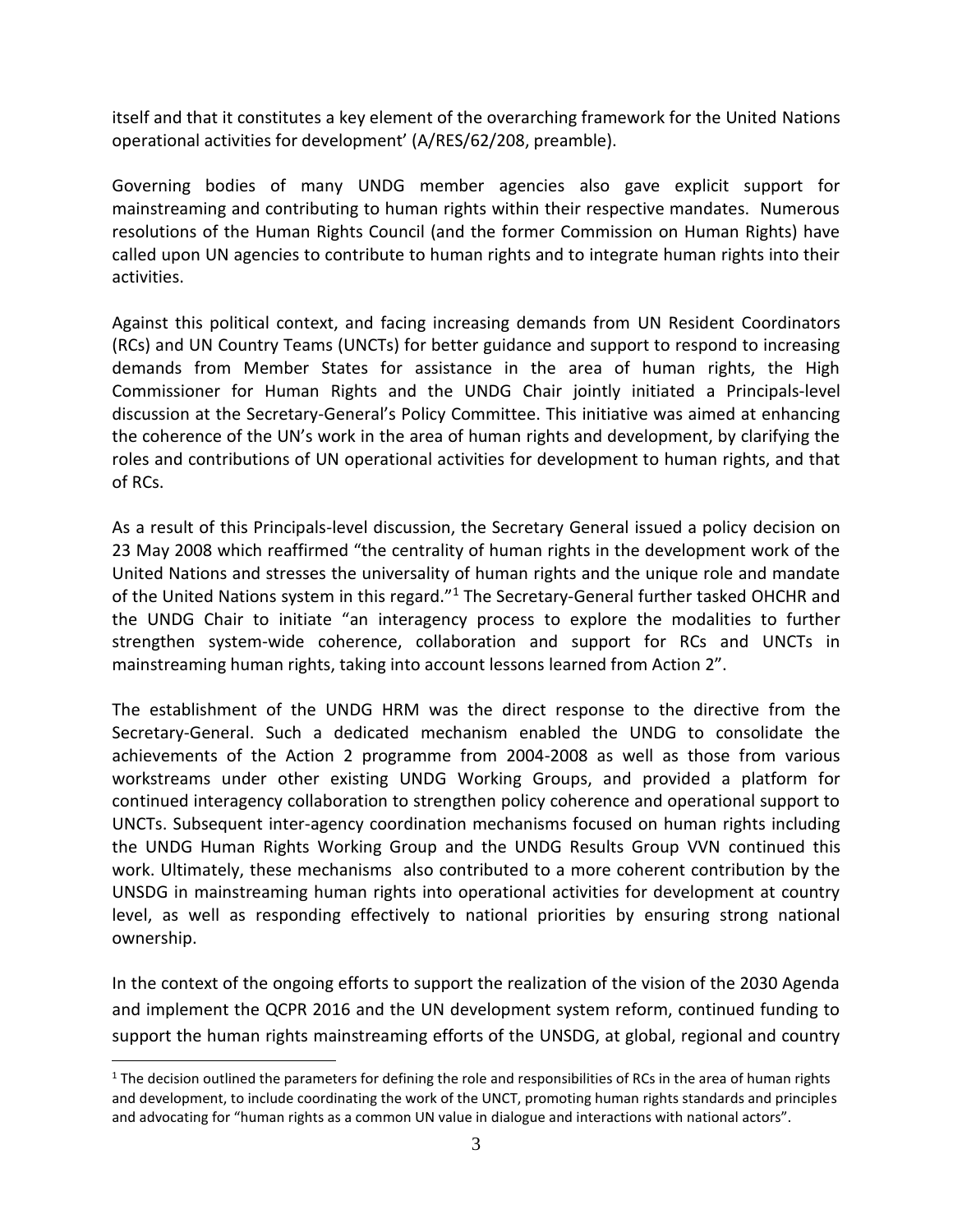level is crucial to maintain and build on the gains and achievements of the last 10 years. The UN development system reforms mandated by the General Assembly (A/Res/72/279) envisage a revitalized UNDAF in support of the implementation of the 2030 Agenda, new generation of UNCTs ensuring the best configuration of support on the ground, and strengthened capacities, resources and skill sets within the UN development system to support national Governments in achieving the Sustainable Development Goals. It also envisages impartial and empowered Resident Coordinators, with the authority and leadership to draw on the expertise and assets of all United Nations development system entities, including non-resident agencies, and systemwide accountability on the ground for implementing the United Nations Development Assistance Framework and supporting countries in their implementation of the 2030 Agenda. Human rights leadership and technical capacities will be critical to ensure that the new development system will be able to fully integrate human rights into the support provided to Member States, in line with the vision of the 2030 Agenda.

## **PART 2: UNSDG HUMAN RIGHTS MAINSTREAMING**

#### **2.1 Main objective and primary components:**

The overall objective of the UNSDG-HRM MDTF is to further strengthen system-wide coherence, collaboration and support for UNRCs and the UNCTs on human rights mainstreaming in development, in accordance with the vision and strategic priorities of the UNSDG Task Team on Leaving No One Behind, Human Rights and the Normative Agenda and other relevant UNSDG inter-agency coordination mechanisms. In contributing to the overall objective, the UNSDG-HRM MDTF focuses on four primary components:

- *1. Promoting a coordinated and coherent UN system-wide approach towards the integration of human rights principles and international standards into UN operational activities for development;*
- *2. Providing coherent support for Resident Coordinators and UN Country Teams in mainstreaming human rights;*
- *3. Developing a coherent UN-system wide approach, through cooperation and collaboration among UN agencies, to providing support towards strengthening national human rights protection systems at the request of governments; and*
- *4. Contributing to the integration of human rights issues in the overall UNSDG advocacy on development agenda and global issues.*

*Component 1: Promoting a coordinated and coherent UN system-wide approach towards the*  integration of human rights principles and international standards into UN operational *activities for development.*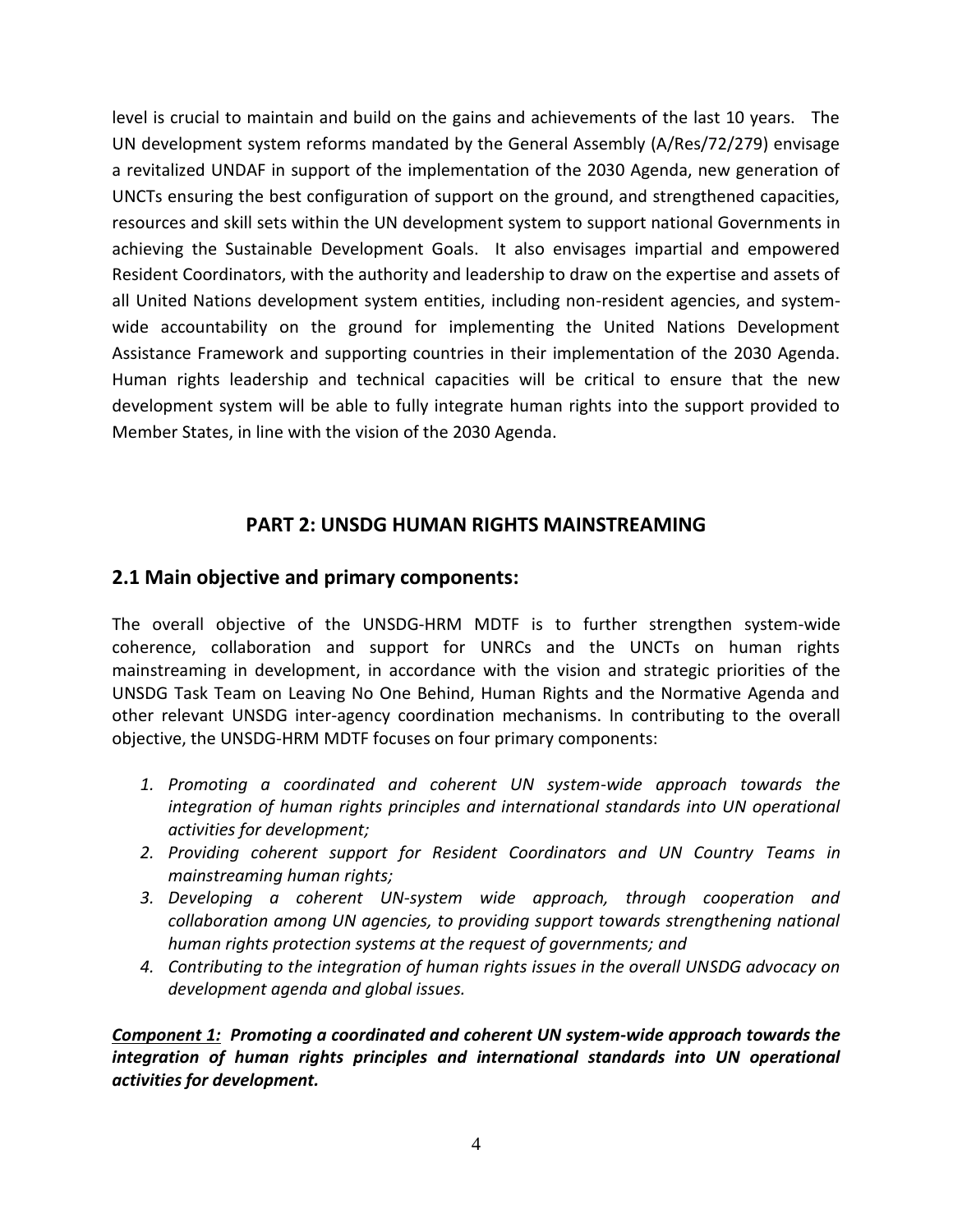Under this component the focus will be on developing policy guidance and practical tools, strengthening a system-wide knowledge management system, and promoting a coordinated approach to HRBA capacity building and learning. Particular emphasis will be placed on promoting the complementarity between the core human rights treaties and the relevant instruments of specialized agencies.

Key outputs and activities include:

- Development and dissemination of policy guidance, updates and practical tools for UNCTs to facilitate the integration of human rights principles, international standards and outputs of human rights mechanisms into UN operational development programmes;
- Provision of continued support to the UNDAF rollouts and "Delivering as One" pilots on HRBA, through an integrated approach under the UNSDG to promoting the application of key programming principles in coordination with the relevant UNSDG inter-agency coordination mechanisms ;
- Strengthening capacity and collaboration at the regional level (e.g. through deployment of regional Human Rights Advisors) to support UNCT efforts in integrating human rights into UN common programming process, particularly for integrating the HRBA into UNDAFs and ensuring their quality; and
- Supporting and enhancing UN system-wide knowledge management systems and tools such as HURITALK and HRBA Portal. Knowledge management will be a cross-cutting strategy to support all components of the UNDG-HRM's work.

## *Component 2: Providing coherent and coordinated support to Resident Coordinators and UN country teams in mainstreaming human rights.*

Under this component, the emphasis will be on providing updated guidance, enhancement of learning opportunities for the RC and UNCT leadership, and dedicated advisory capacity through Human Rights Advisors, as requested by the Secretary-General's Policy Decision on Human Rights and Development.

Key outputs and activities include:

- Updating the current guidelines on human rights for the RCs;
- Development and implementation of a human rights learning and support strategy for the RCs, including: the development of "executive oriented" human rights training materials with case studies and country-specific guidance, with particular focus on difficult and challenging situations; and the establishment of peer learning/support network among current/former RCs actively engaged on human rights;
- **•** Development of a strategy and guidance for the deployment of human rights advisors at the request of RCs to provide country-specific and targeted support, necessary technical assistance, advice and tools; and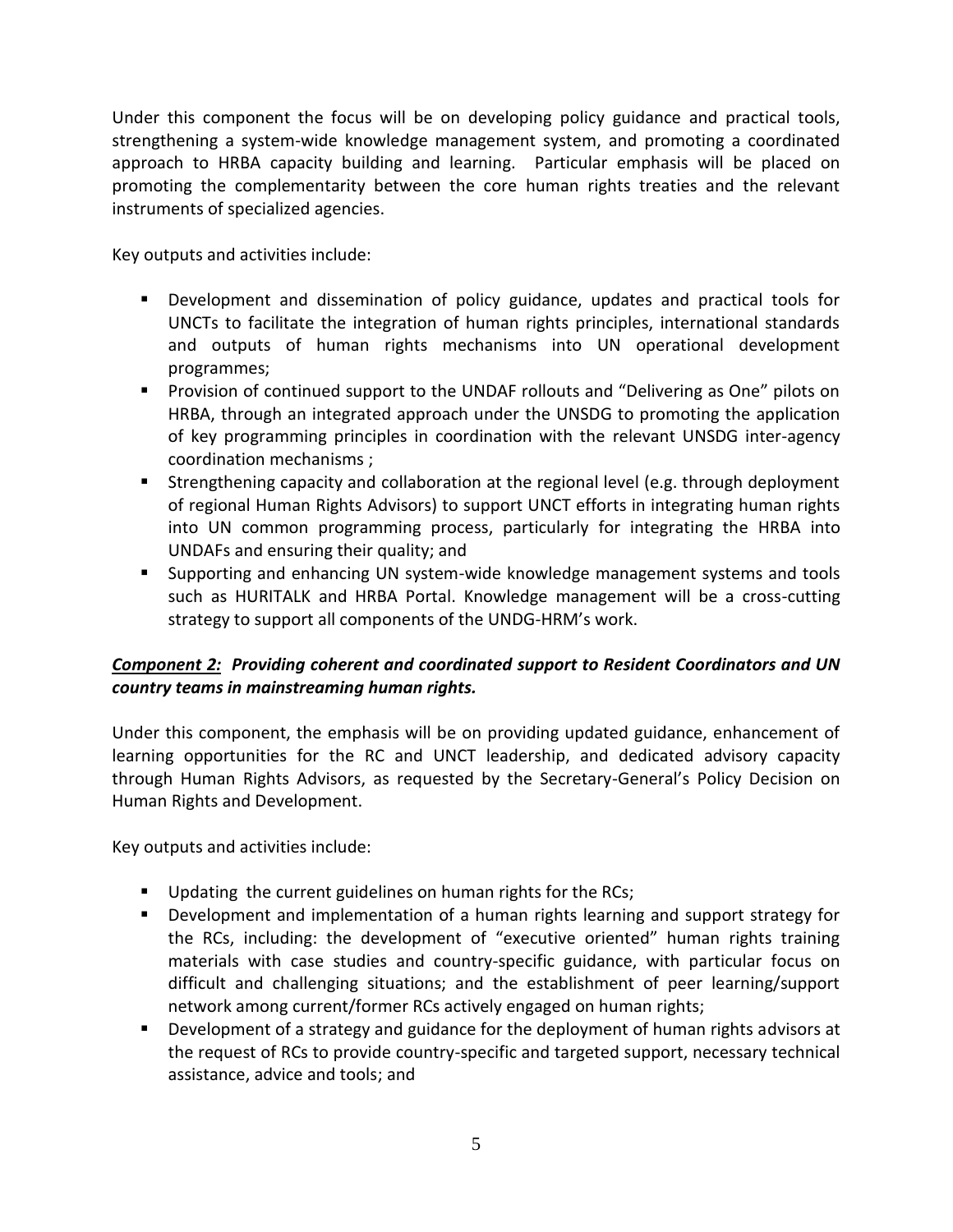▪ Strengthening capacity and coordination for regional-level support among Regional Offices of participating members under the Regional Directors Team, to improve the availability and coordination of on-demand advisory services and to facilitate the information collection and sharing of knowledge and experience.

#### *Component 3: Developing a coherent UN-system wide approach, through cooperation and collaboration among UN agencies, to providing support towards strengthening national human rights protection systems at the request of governments.*

Under this component the emphasis will be on promoting a coordinated UN response to national priorities for human rights capacity building to establish or strengthen national protection systems, particularly in follow-up to the recommendations made by international human rights mechanisms. Particular focus will be placed on supporting the UNCT and partner countries' efforts in strengthening the capacity of national human rights institutions and a wide range of stakeholders, promoting national dialogue and awareness of the centrality of human rights in development, and the unique role of the UN in this regard.

Key outputs and activities include:

- Provision of guidance and coordinated support to UNCTs working together on human rights and development, for example: promoting human rights in national development dialogues for the SDGs and poverty reduction; building national capacity to follow-up on key recommendations of international human rights mechanisms and/or to effectively interact with such mechanisms as well as with regional mechanisms; supporting the establishment or strengthening of national protection systems including independent national institutions;
- Development of a UN system-wide inventory of resources, tools and expertise available to support national human rights capacity building, linked to the knowledge management system (see Component 1);
- Provision of technical advice and support to the UNCT coordination mechanisms such as the theme group on human rights, including through human rights advisors placed at country and regional levels;
- More systematic engagement with the international human rights machinery, through the provision of user-friendly guidelines and regular updates on their work as well as country specific information and briefings.

#### *Component 4: Contributing to the integration of human rights issues in the overall UNDG advocacy on development agenda and global issues*.

Under this component, the UNSDG-HRM MDTF will support the development of policies to address strategic human rights issues that are of relevance to UN operational activities for development through implementation of relevant activities as detailed below and ensuring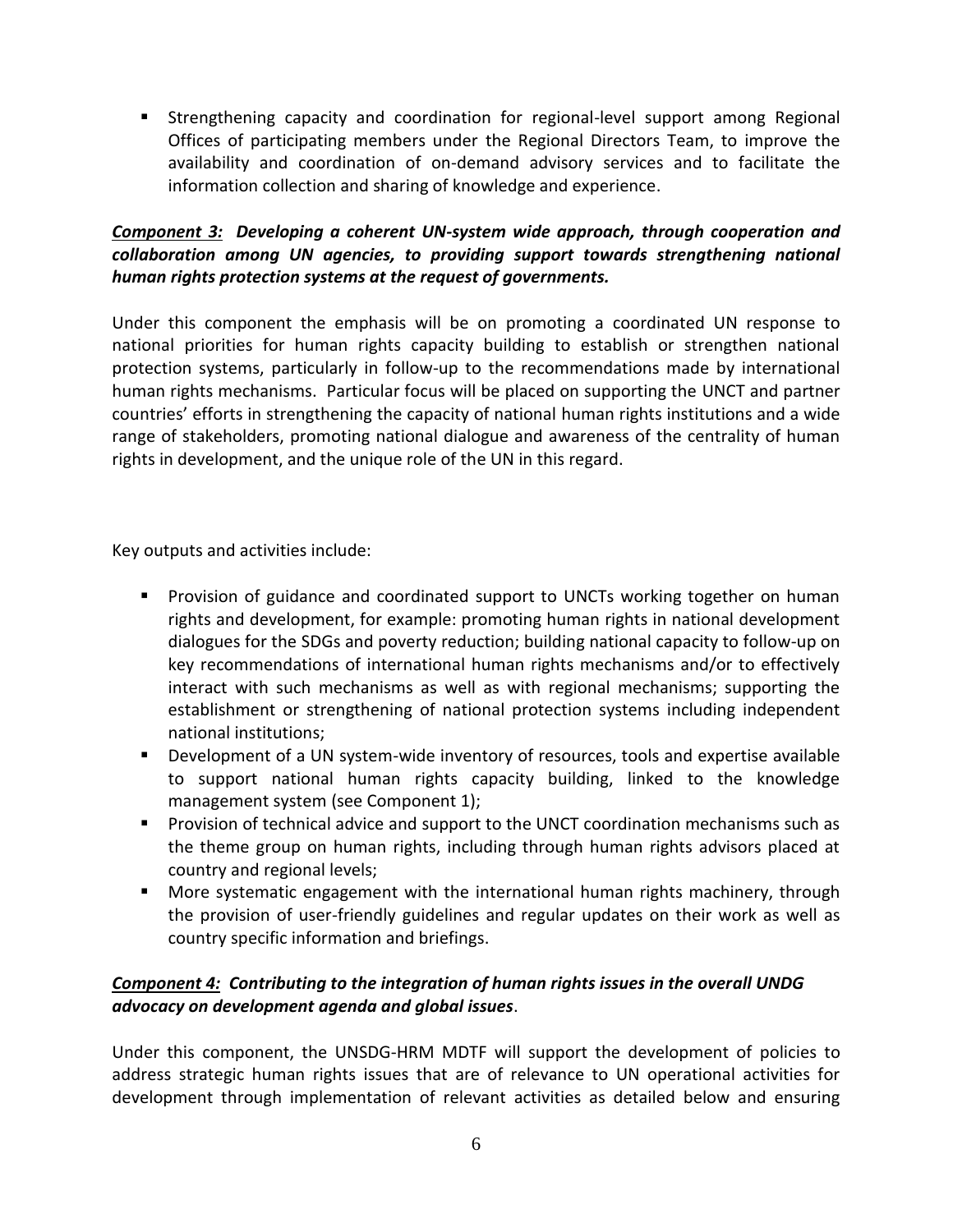policy discussions are informed by and leverage experiences in implementing activities funded under the MDTF. It will develop advocacy tools highlighting human rights dimensions of global development priorities and issues such as the SDGs and other internationally agreed development goals, so as to contribute to the overall UNSDG advocacy on the global development agenda and policy support to national priorities.

Key outputs and activities include:

- Developing key messages on the linkages between human rights and development issues; and
- Human rights mainstreamed into the overall UNSDG policy messages and contributions on global development agenda.

# **2.2 Compliance with UNSDG-HRM's MDTF's Overall Framework**

Participating UN Organization(s) may receive funding from the UNSDG-HRM MDTF to implement programmes and activities that embody the objectives of the UNSDG to mainstream human rights, in accordance with the vision and strategic priorities of the UNSDG Task Team on Leaving No One Behind, Human Rights and the Normative Agenda and other relevant UNSDG inter-agency coordination mechanisms. T The proposal(s) should contribute to one or more of the four pillars outlined above, under the following four broad categories:

 **Country level:** *Promoting coherent policy support and guidance to Resident Coordinators and UNCT agency leadership on human rights; enhancing learning opportunities for RCs and UNCT agency leadership on human rights; strengthening the RC Office capacity on human rights; supporting the integration of human rights into national development policies and strategies; and supporting the strengthening of national capacity on human rights.*

*EXALCONDER EXTERGIONAL LEVEL: Strengthening capacity and collaboration at regional level, including support to Regional UNSDGs).*

 **UN system level:** *Strengthening system-wide coherence in policies and practices across UNSDG, based on human rights standards and principles; and enhancing HRBA support to UN country teams, with particular focus on UNDAF roll-outs and Delivering as One pilots.*

 **Advocacy and Knowledge Building**: *Strategic positioning of human rights in the context of UN operational activities for development; and enhancing UN system-wide knowledge codification and sharing*.

# **2.3 Implementation Modalities and Criteria for Support:**

Activities of the UNSDG entities supported by this MDTF will be implemented by Participating UN Organizations utilizing existing and relevant agency or agency/programme/project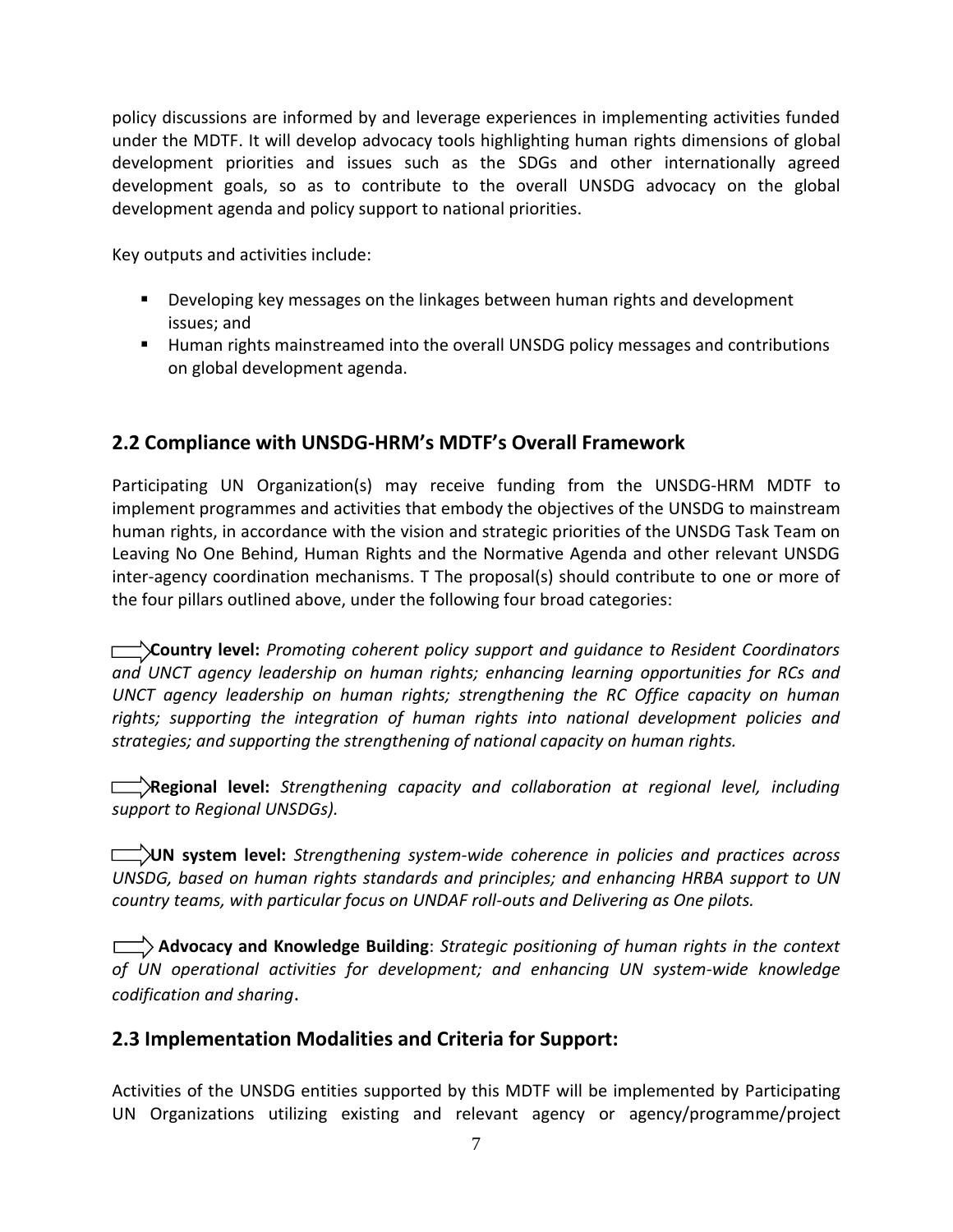infrastructures (including relevant oversight bodies), at global, regional and national levels, including through the joint programming modalities.

The UNSDG-HRM Steering Committee, supported by the Technical Secretariat, coordinates the implementation of all activities under the MDTF to ensure its timely delivery and compliance with the overall workplan and objectives of the MDTF. The MDTF has detailed criteria and procedures for approval of project proposals to be supported under the MDTF, in line with the overall objectives.

One of the main objectives of the UNSDG-HRM MDTF is to support UN Resident Coordinators in their strategic leadership of the UNCTs in mainstreaming human rights at country level and relationships with national authorities. When activities are implemented at country level at the request of UNCTs, the UN Resident Coordinators will provide ongoing oversight to the programmes at the national level, ensuring the Participating UN Organizations are meeting their obligations. The UN Resident Coordinators are entrusted with supporting the overall programme design, ongoing programmatic oversight of the UNSDG-HRM MDTF activities and UN coordination.

The UN Resident Coordinator at the country level also facilitates monitoring and evaluation of UNSDG-HRM MDTF activities at the country level in conformity with UN standards, joint programming documents and related MoUs. On receipt of consolidated country level reports, the Resident Coordinator will provide an overall assessment of the programme's progress and results within the scope of its role.

#### **2.4 UNSDG-HRM MDTF Architecture**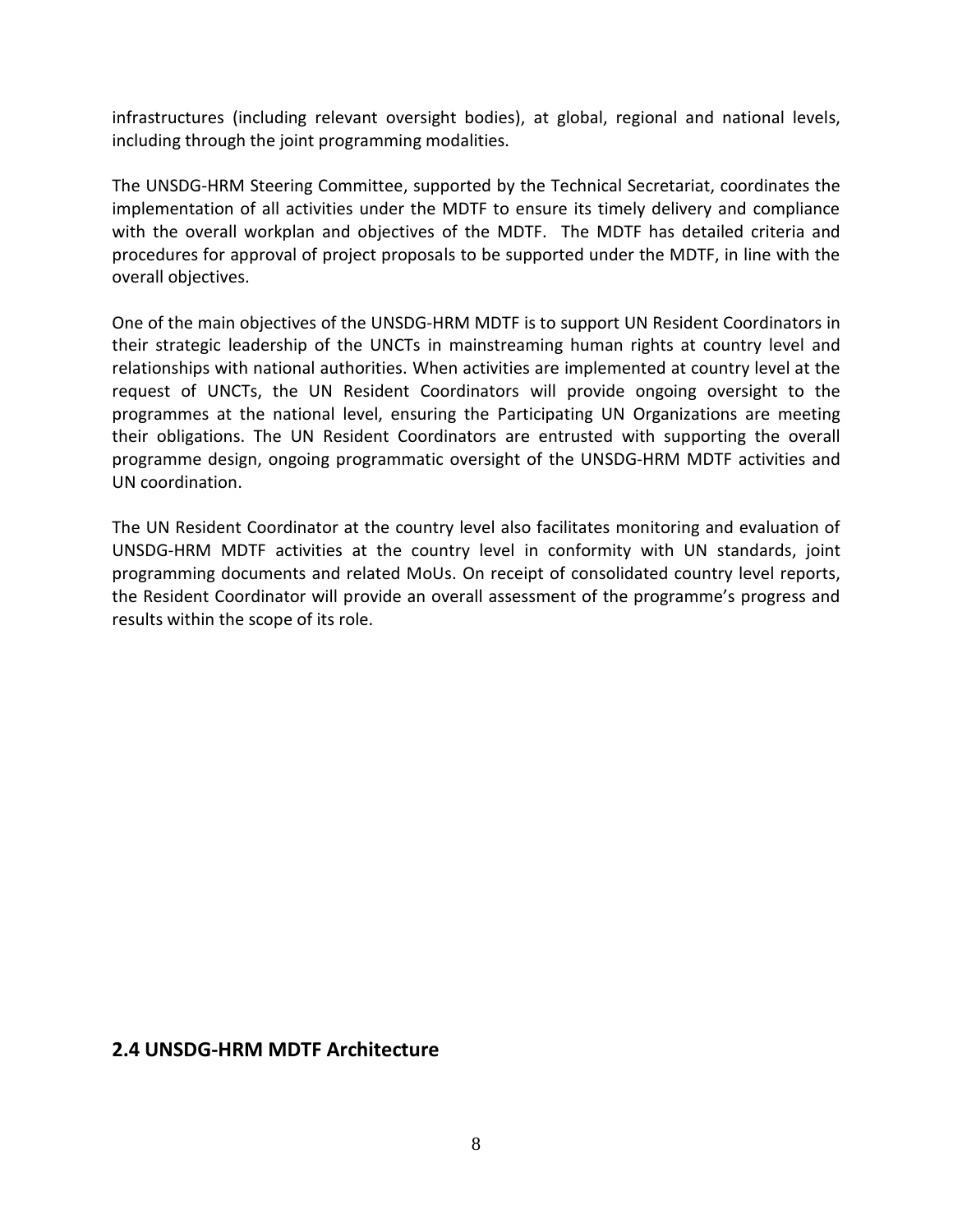

#### **2.4.1 Steering Committee**

The UNSDG-HRM MDTF is managed by a Steering Committee comprised of representatives at senior, decision-making level from up to six Participating Organisations which have signed the MOU, with OHCHR to serve as the Chair. The Steering Committee sets the strategic direction of the MDTF, reviews funding proposals and approves allocations. The Administrative Agent will be an ex-officio member of the Steering Committee. The Steering Committee members will be supported by technical level Focal Points nominated by their respective Steering Committee representatives.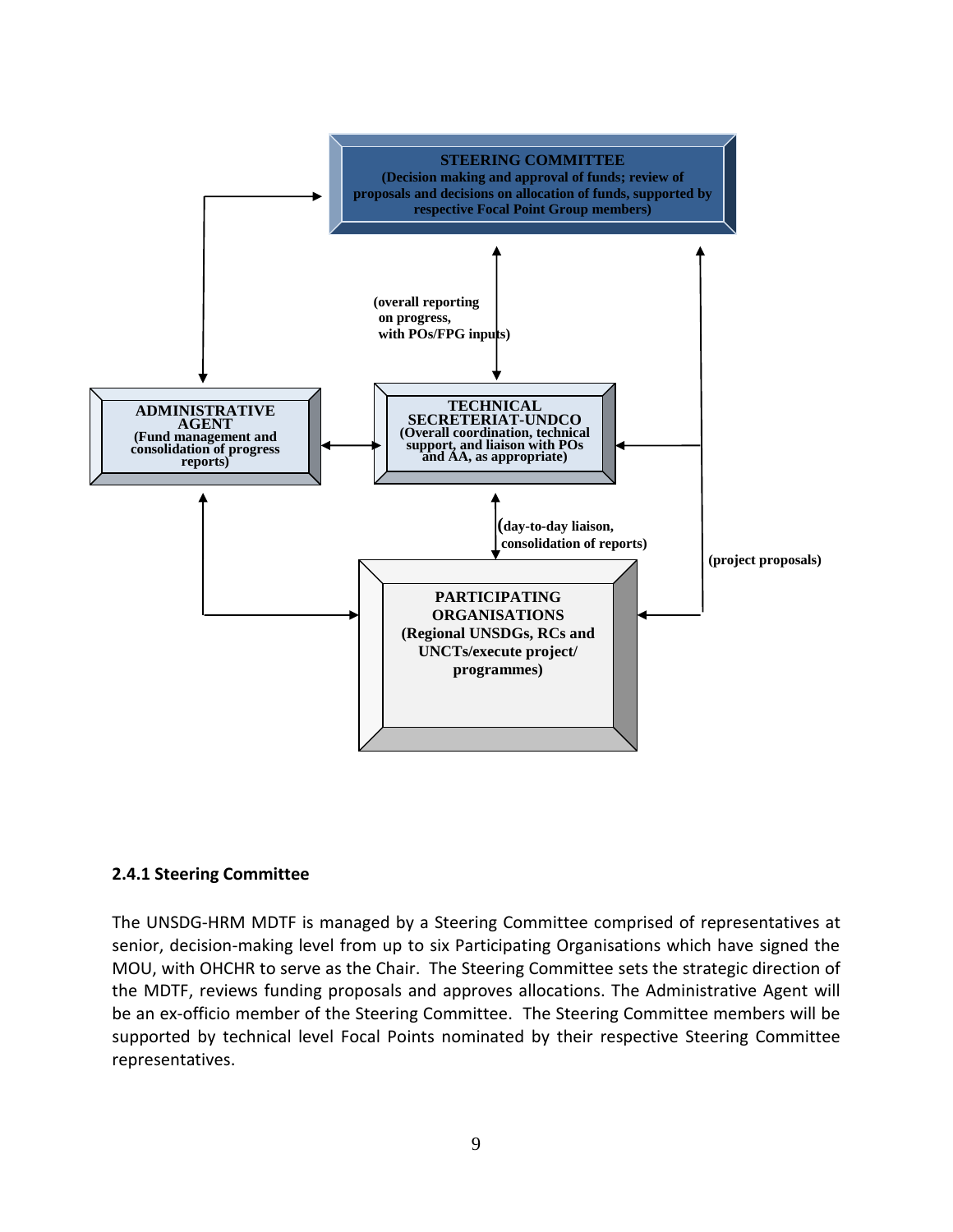#### **2.4.2 Technical Secretariat**

The UN Development Coordination Office (UNDCO), in its capacity as the UNSDG secretariat, will support the implementation of the UNSDG-HRM MDTF and activities of the Steering Committee , with substantive support provided by OHCHR, with other agencies leading on specific components/tasks. In addition, UNDCO will provide advice on UNSDG policies and guidelines, and ensure institutional linkages and information sharing with the Task Team on Leaving No One Behind, Human Rights and the Normative Agenda and other relevant UNSDG inter-agency coordination mechansisms where necessary. UNDCO will also be responsible for coordination of support to and communication with RCs/UNCTs and Regional UNSDG on behalf of the UNSDG-HRM MDTF. For this purpose, appropriate technical capacities will be established in UNDCO:

The technical staff will provide overall coordination and facilitation support to the UNSDG-HRM, Participating UN Organizations, and the Administrative Agent. In addition to defined substantive roles, they will also be tasked with the following activities:

- Prepare draft criteria for the selection of participating countries for the approval of the Steering Committee;
- Develop draft guidelines for the preparation and submission of country proposals;
- Review proposals submitted by Participating UN Organizations for completeness and consistency with approved vision and strategic priorities of the UNSDG and workplans of the Task Team on Leaving No One behind, human rights and the normative agenda before submitting them to the Steering Committee;
- Upon approval by the Steering Committee and its Chair, transmit the decisions to the Administrative Agent for fund disbursement;
- Coordinate technical assistance to country offices, with a view to ensuring Fund-wide success and support monitoring processes;
- Preparing periodic progress reports on the programme implementation and analyzing implementation bottlenecks and presenting recommendations to the Steering Committee on measures to accelerate the implementation;

## **2.4.3 Administrative Agent**

Administration of the UNSDG HRM-MDTF is entrusted to the UNDP Multi-Partner Trust Fund Office (MPTF Office), as the Administrative Agent who serves as the administrative interface with donors and Participating UN Organizations. This Trust Fund will use the pass-through modality. In a pass-through arrangement, donors and Participating UN Organizations agree to channel funding through one Participating UN Organization, referred to as the Administrative Agent, who is jointly selected by all Participating UN Organizations.

UNDP's accountability as the Administrative Agent is set out in the policy "UNDP's Accountability when acting as Administrative Agent in MDTFs and/or UN Joint Programmes using the pass-through fund management modality."UNDP performs the AA functions in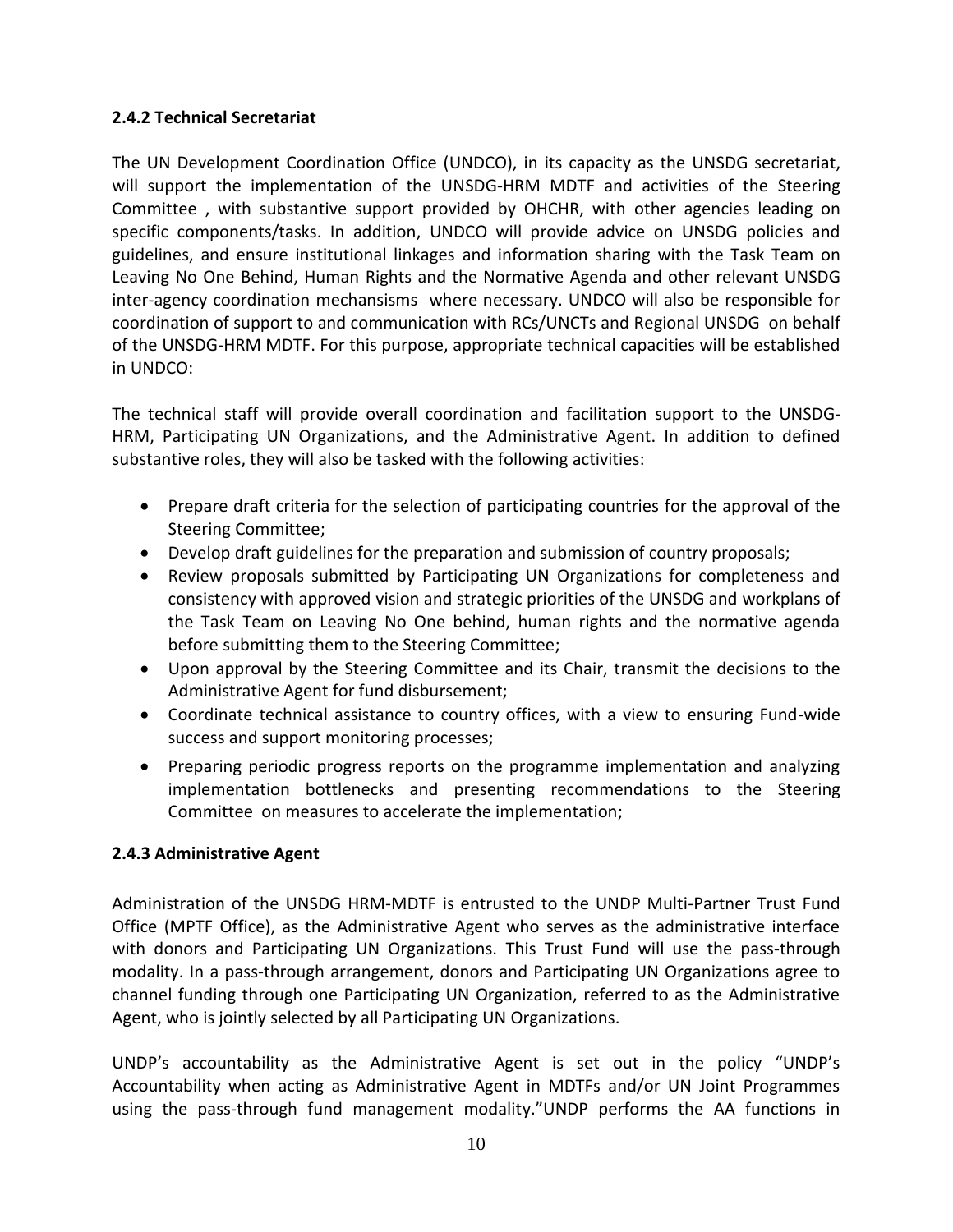accordance with the UNDG ["Protocol on the Administrative Agent for Multi Donor Trust Funds](http://www.undp.org/mdtf/docs/UNDG-Protocol.doc)  [and Joint Programmes, and One UN Funds"](http://www.undp.org/mdtf/docs/UNDG-Protocol.doc). [Policies and guidance](http://mdtf.undp.org/document/templates) on the role of the Administrative Agent is available on the MP[TF Office's GATEWAY](http://mdtf.undp.org/) [\(mdtf.undp.org\)](http://www.mdtf.undp.org/). The Administrative Agent administers resources in accordance with the decisions of the HRM Steering Committee. It will be responsible for the following activities:

- Sign a MOU with the Participating UN Organizations;
- Negotiate and sign Standard Administrative Arrangements with donors that wish to provide contributions to the UNSDG-HRM MDTF;
- Receive, administer, and manage contributions from donors;
- Subject to availability of funds, disburse funds to Participating UN Organizations based on resource allocation decisions of the Steering Committee;
- Consolidate annual and final financial reports from the Participating UN Organizations;
- Transmit annual/final Consolidated Reports to donors through the Technical Secretariat and Steering Committee.

The Administrative Agent will charge a 1% fee of each donor contribution for fund administration and fiduciary responsibilities.

## **2.4.4 Participating UN Organizations**

UN Organizations that participate in MDTFs or Joint Programmes are required to sign a standard Memorandum of Understanding (MOU) with the Administrative Agent (AA), and are referred to as *"Participating UN Organizations"*. Each Participating UN Organization operates under its own financial regulations, rules and policies and assumes full financial and programmatic accountability for the funds disbursed to it by the AA and for the implementation of the project, and provides financial and narrative progress reports to the AA on its activities, as described in the MOU. Similarly, each Participating UN Organization will recover its indirect costs for implementing projects as agreed and specified in the MOU signed with the AA.

Participating UN Organizations shall assume full programmatic and financial accountability for funds transferred to them by the Administrative Agent and will be responsible for the following activities:

- Submit proposals, through the Technical Secretariat, for review and subsequent consideration by the Steering Committee;
- Design, implement and oversee projects;
- Establish a separate ledger account for the receipt and administration of the funds disbursed to it by the Administrative Agent.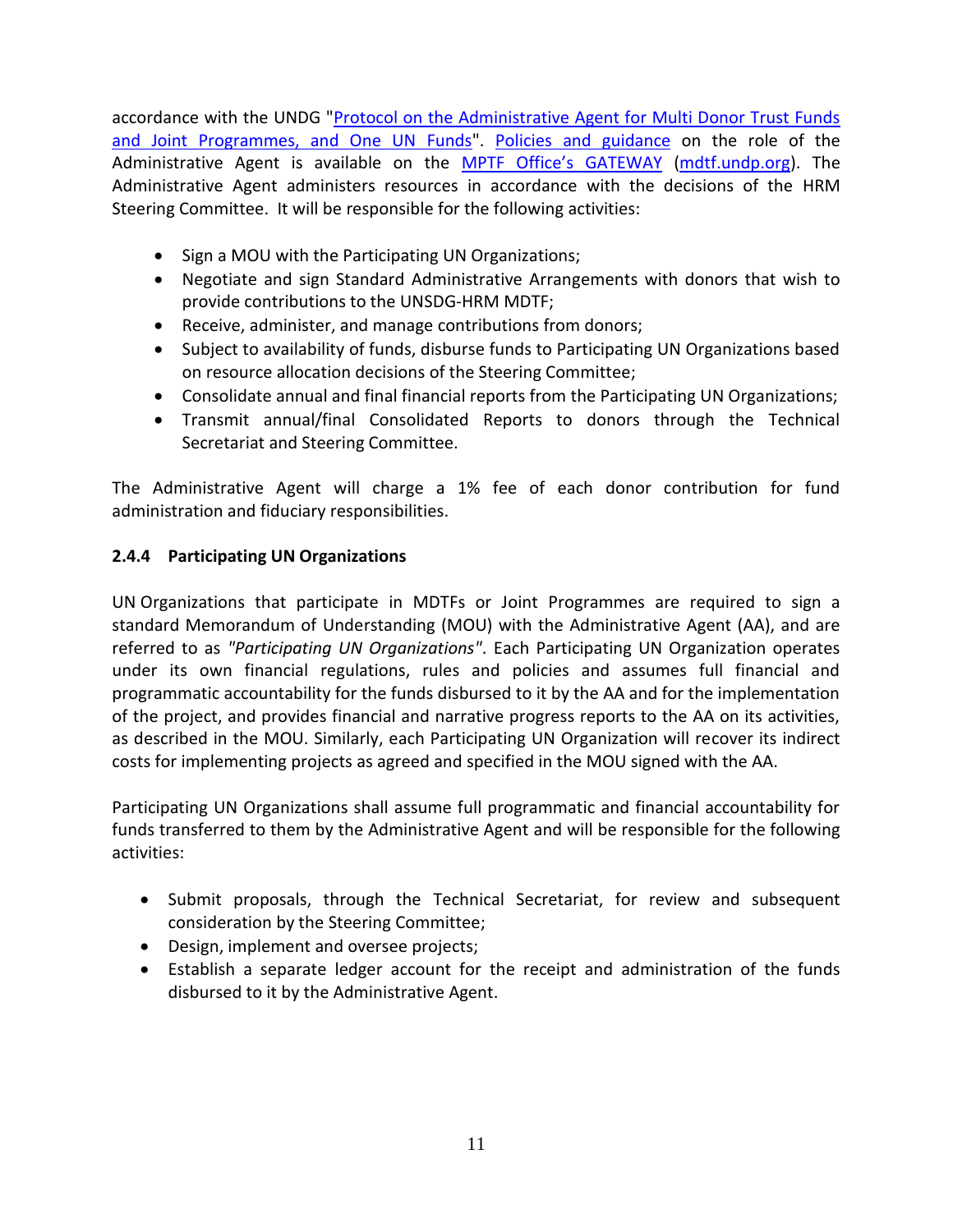For each project approved for funding from the UNSDG-HRM MDTF, Participating UN Organizations will be required to provide the following to the Secretariat:

- Narrative progress reports for each twelve-month period ending 31 December, to be provided no later than 30 March after the end of the applicable reporting period;
- Final narrative reports, after the completion of the activities in the approved programmatic document/Joint Programme Document and including the final year of the activities in the approved programmatic document/Joint Programme Document, to be provided no later than four months (30 April) of the year following the financial closing of the UNSDG HRM MDTF. The final report will give a summary of results and achievements compared to the goals and objectives of the UNSDG-HRM MDTF.

Participating UN Organizations will be required to provide the following statements and reports to the Administrative Agent:

- Annual financial statements and reports as of 31 December with respect to the funds disbursed to it from the UNSDG-HRM MDTF Account, to be provided no later than four months (30 April) after the end of the calendar year;
- Certified final financial statements and final financial reports after the completion of the activities in the approved project and including the final year of the activities in the approved project to be provided no later than six months (30 June) of the year following the financial closing of the UNSDG-HRM MDTF.

Indirect costs of the Participating UN Organizations recovered through programme support costs will be 7%. In accordance with the UN General Assembly resolution 62/208 **(**2007 Triennial Comprehensive Policy Review principle of full cost recovery), all other costs incurred by each Participating UN Organization in carrying out the activities for which it is responsible under the UNSDG-HRM MDTF will be recovered as direct costs.

## **3. Contributions to the MDTF**

Contributions to the UNSDG-HRM from the bilateral donors may be accepted in fully convertible currency and shall be deposited in the bank accounts designated by UNDP**.** The value of a contribution-payment, if made in other than United States dollars, shall be determined by applying the United Nations operational rate of exchange in effect on the date of payment.

## **4. Audit**

The Administrative Agent and Participating UN Organizations will be audited in accordance with their own Financial Regulations and Rules and, in accordance with the Framework for auditing multi-donor trust funds which has been agreed to by the Internal Audit Services of Participating UN Organizations and endorsed by the UNDG in September 2007.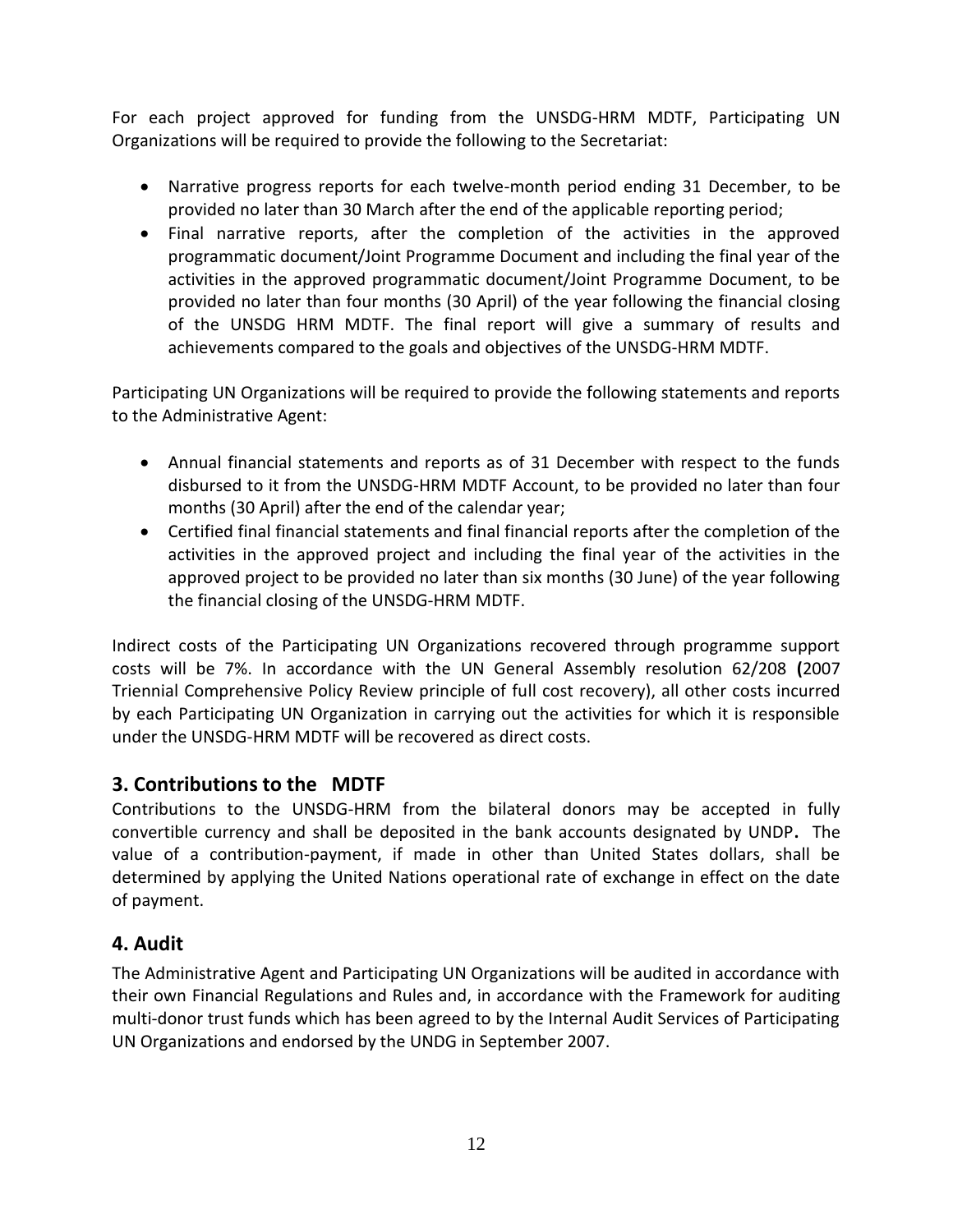# **5. Evaluation**

Monitoring and evaluation of the Fund will be undertaken in accordance with the provisions contained in the TOR, which are consistent with the respective regulations, rules and procedures of the Participating UN Organizations.

The donor(s), the Administrative Agent and the Participating UN Organizations will hold annual consultations, as appropriate, to review the status of the Fund.

# **6. Joint Communications**

Each Participating UN Organization will take appropriate measures to publicize the HRM-MDTF and to give due credit to the other Participating UN Organizations. Information given to the press, to the beneficiaries of the Fund, all related publicity material, official notices, reports and publications, will acknowledge the role of the host Government, the donors, the Participating UN Organizations, the Administrative Agent and any other relevant entities. In particular, the Administrative Agent will include and ensure due recognition of the role of each Participating UN Organization and partners in all external communications relating to the Fund.

The Administrative Agent in consultation with the Participating UN Organizations will ensure that decisions regarding the review and approval of the Fund as well as periodic reports on the progress of implementation of the Fund, associated external evaluation are posted, where appropriate, for public information on the websites of UNSDG HRM-MDTF country Websites and the MPTF Office GATEWAY of the Administrative Agent [\(mdtf.undp.org\)](http://mdtf.undp.org/). Such reports and documents may include approved programmes and programmes awaiting approval, fund level annual financial and progress reports and external evaluations, as appropriate.

# **7. Establishment and Termination of MDTF**

The UNSDG HRM-MDTF will be established upon signing of the Memorandum of Understanding amongst at least two Participating UN Organisations and the Administrative Agent. It will become operational upon signing of the first Standard Administrative Arrangement with the donor. Nothing in this Framework Document affects the provisions agreed in the Memorandum of Understanding between Participating UN Organizations and the United Nations Development Programme regarding the Operational Aspects of the UNSDG-HRM MDTF.

The UNSDG-HRM MDTF Fund will terminate upon completion of all Programmes funded through the MDTF and after satisfaction of all commitments and liabilities. Notwithstanding the completion of the initiatives financed from the UNSDG HRM Fund, any unutilized balances will continue to be held in the UNSDG HRM MDTF Account until all commitments and liabilities incurred in implementation of the Projects/Programmes have been satisfied and project activities have been brought to an orderly conclusion.

Any balance remaining in the UNSDG HRM MDTF Account or in the individual Participating UN Organizations' accounts upon completion of UNSDG HRM MDTF shall be used as decided by the Steering Committee.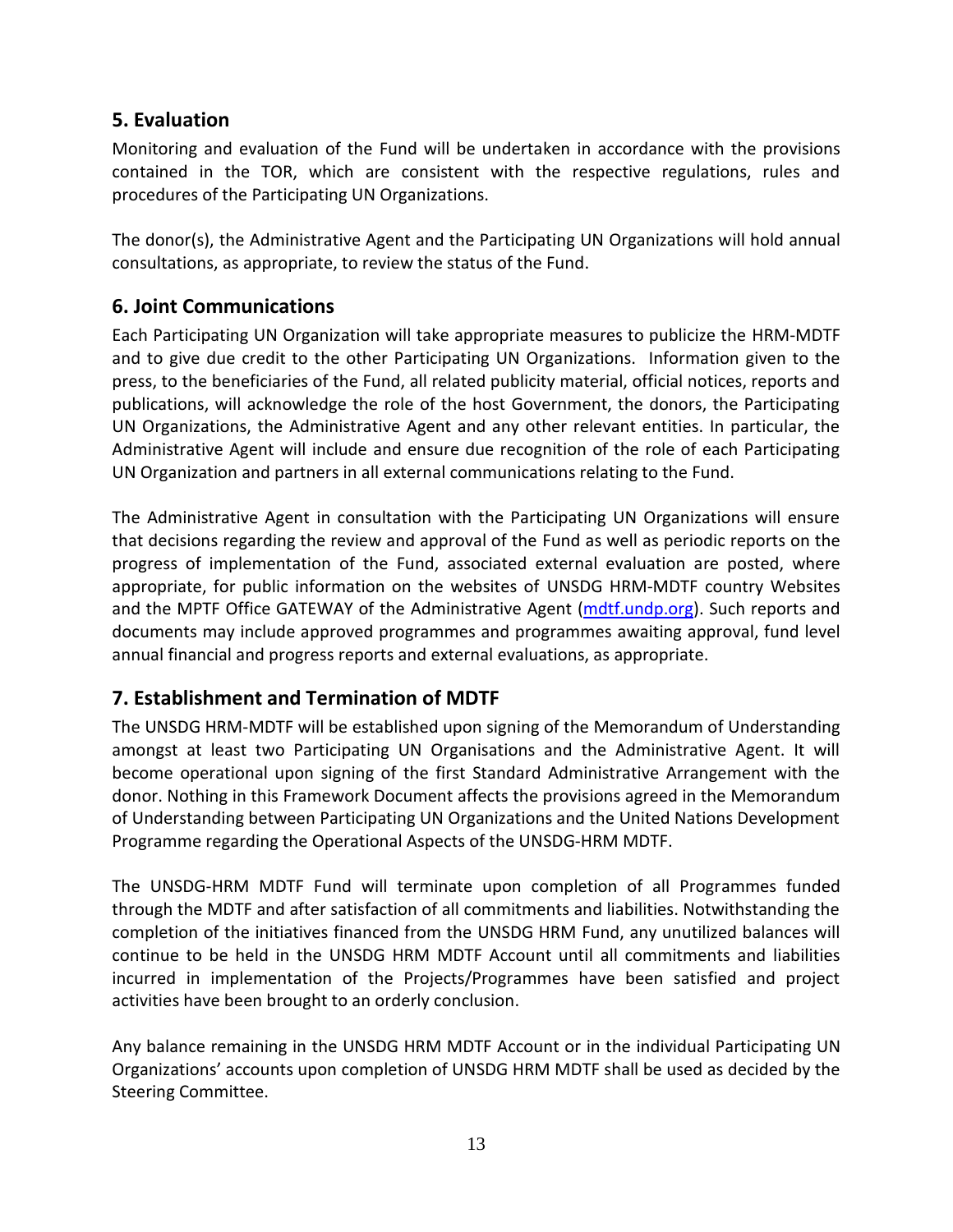*For more information about the MDTF pass-through modality, please see: [www.undp.org/mdtf/overview.shtm](http://www.undp.org/mdtf/overview.shtm)*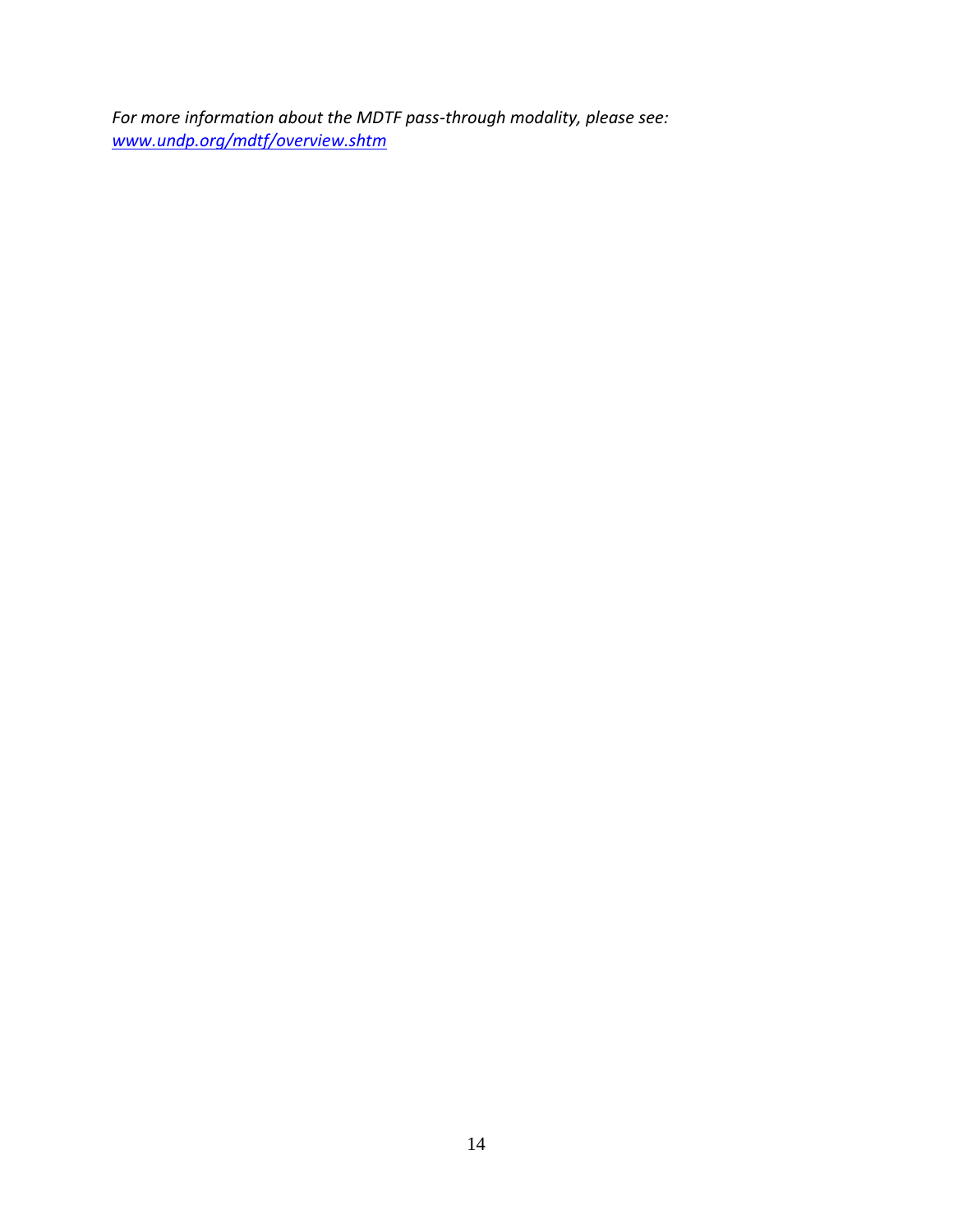## **Annex 1: Terms of Reference for the UNSDG-HRM's MDTF Steering Committee**

**The Steering Committee (RMC)** has been established to agree the strategic direction of the MDTF and make decisions on all areas related to the allocation of funds from the HRM MDTF. The Steering Committee is comprised of up to six MDTF Participating Organisations, and is Chaired by OHCHR. The Steering Committee Members will be supported by technical level Focal Points nominated by the Steering Committee Members.

#### **1. Membership**

The Steering Committee will be composed of senior level representatives of the Participating Organizations under the HRM MDTF (which have signed the MDTF MOU). The Administrative Agent will be an ex-officio member of the Steering Committee,

The Steering Committee will be supported by UNDCO as the technical secretariat.

#### **2. Role and Mandate of the Steering Committee**

The Steering Committee will agree the strategic priorities of the UNSDG-HRM MDTF in accordance with the Terms of Reference and make decisions based on all areas related to the allocation of funds from the MDTF.

Specific responsibilities of the Steering Committee include:

- Review and approve its Terms of Reference and related rules of procedures/Annexes and update and/or modify them, as necessary.
- Review, evaluate and prioritize proposals (based on summary prepared by the Technical Secretariat), taking into consideration available resources, the priorities of the UNSDG as outlined in the MDTF Terms of Reference, and the degree to which the proposals conform to agreed criteria for country support and prioritization of global activities;
- Make decisions on all areas related to allocation of funds including approving proposals for funding; ensure their conformity with the requirements of the MDTF;
- Review periodic progress reports consolidated by the Technical Secretariat based on the progress reports submitted by the participation UN organizations and the UNCTs.

#### **3. Methods of work**

#### *3.1. Meeting procedures:*

OHCHR will serve as the Chair of the Steering Committee.

The Steering Committee will meet at least two times a year to discuss the strategic priorities and progress of the activities funded under the HRM MDTF. The Steering Committee will evaluate proposals for funding from the HRM MDTF when necessary.